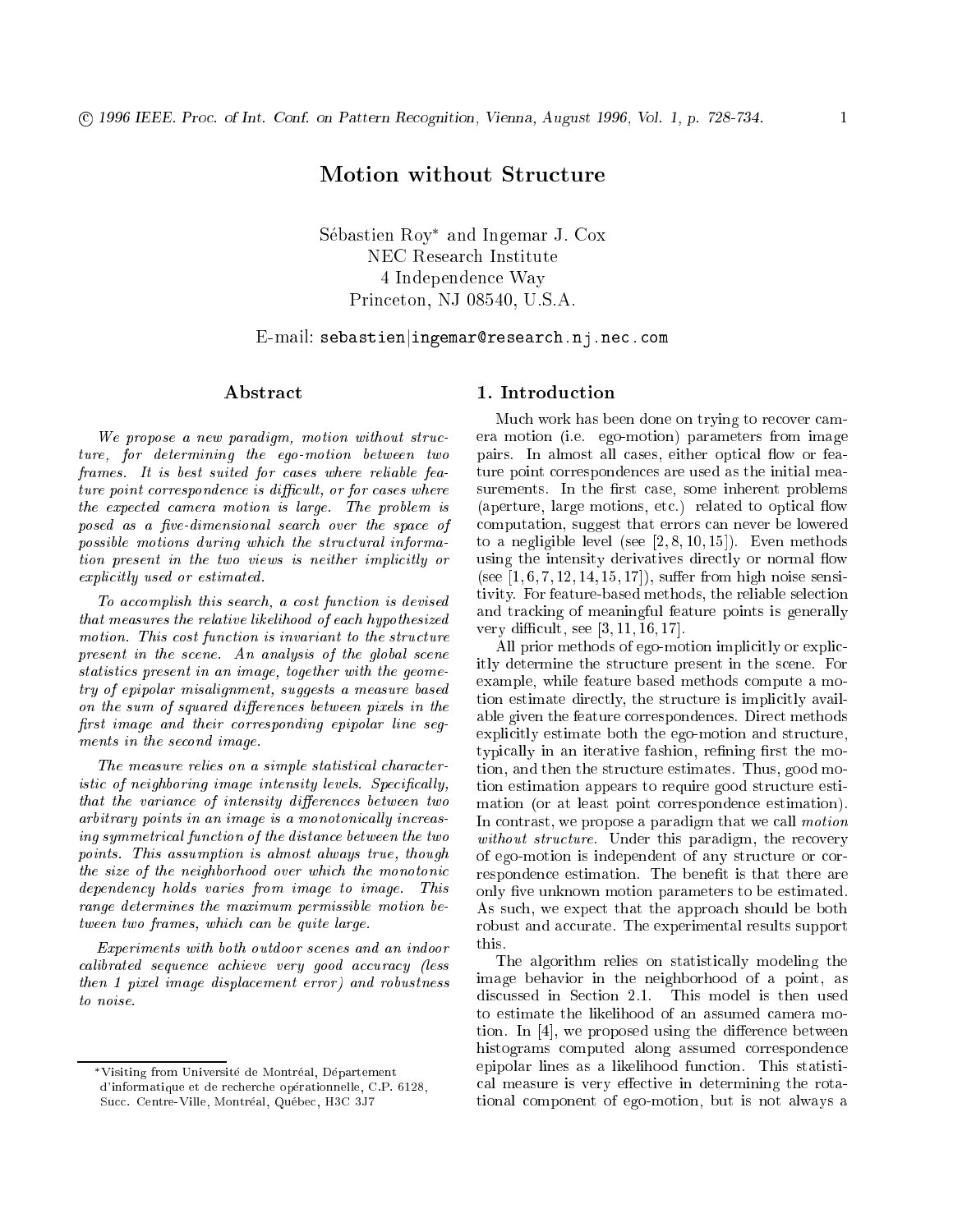reliable measure of the likelihood of a translational motion. Consequently, we proposed in [5] a likelihood measure based on the sum of sums of squared differences between pixels in one image and their hypothesized corresponding line segments in the other image that is a reliable estimate of either the rotational or translational components of motion. This measure is detailed in Section 2.2.

Determining the true motion is then accomplished by searching for the maximum likelihood estimate over the space of translations and rotations. The search is straightforward since we show in Section 2.3 that the function to be minimized has only one minimum (which is the solution), provided the image is well behaved, i.e. the variance between neighboring intensity points increases monotonically and symetrically with the distance between the points. In previous work [5], the sub-problems of finding rotation or translation when the other component of motion is known was shown to be solvable by locating the single global minimum. This paper extends these results and considers the full motion case when both rotation and translation must be simultaneously estimated. The effect of motion ambiguity (see in [13]) on the accuracy of motion estimation is also discussed.

Section 3 presents experimental results from a comprehensive evaluation based on real images of stereoscopic pairs and an indoor calibrated motion sequence.

### 2. Motion Estimation as <sup>a</sup> 5-D search

Our goal is to determine the motion between two frames by a search over the space of possible rotations and translations. The number of parameters to be estimated are three for rotation and two for translation. Only two translational components are needed because the magnitude of the translation cannot be estimated, only its direction (due to the depth-scale ambiguity). The translation is thus assumed to have unit magnitude, and the estimation of translation reduces to determination of the direction of translation on the surface of a unit sphere.<sup>1</sup>

In order for such a search to be possible, a cost function is needed that evaluates the likelihood of an assumed motion. Essential characteristics of such a cost function are (1) invariance to structure in the scene, (2) a well-defined global minimum at the correct motion estimate, and (3) no local minima in the neighborhood of the correct motion.

In Section 2.2, we describe one such structureinvariant cost function, based on a simple statistical model of local intensity variation (see Section 2.1), that possesses these desired properties.



Figure 1. JISCT image database. The four images A) Parking meter, B) Birch, C) Shrub, D) Tree are shown on top of their variance functions  $\sigma^2(\vec{\delta})$  . Distances along the axis are in pixels. Darker points have smaller variance.

### 2.1. A statistical model of image intensities

A simple statistical model is used to represent image behavior around a point. Consider the intensity distribution in the neighborhood of a given image point  $\vec{p}$ . We are interested in the probability of differences in intensity between point  $\vec{p} + \vec{\delta}$  and  $\vec{p}$ , conditioned on the displacement  $\vec{\delta}$  between the two points.

This property is intuitively related to the correlation present in a scene. For a given image, we can evaluate the parameters of the distributions, namely  $\sigma^2(\vec{\delta})$ , for all possible displacements  $\vec{\delta}$ .

Example of these variance functions are shown in Figure 1 for a neighborhood of 50 pixels. The mean of the distributions is not shown here since it is always very close to 0. The variance functions increase approximately monotonically with distance, with a single minimum centered at  $\vec{\delta} = (0, 0)$ . This property is exploited to derive the likelihood measure in Section 2.2. Note that while the relationship between variance and distance is monotonically increasing, it is not always symmetrical, indicating that intensities are more correlated in certain directions. It is straightforward to find a mapping between two monotonically increasing functions to restore symmetry. This mapping will be applied to correct pixel value differences in the cost function.

Our experimental observations indicate that most natural images are well-behaved. We define a  $well$ behaved image as one that possesses a monotonically increasing variance function. Only images that contain repetitive textures or those that are highly nonstationary, generally present badly-behaved (i.e. nonmonotonic) variance functions. By examining how wellbehaved the variance function is, it should be possible to measure how accurate the method is expected to perform.

<sup>1</sup>Consequently, in the experimental section, the translational error is recorded in degrees over the unit sphere.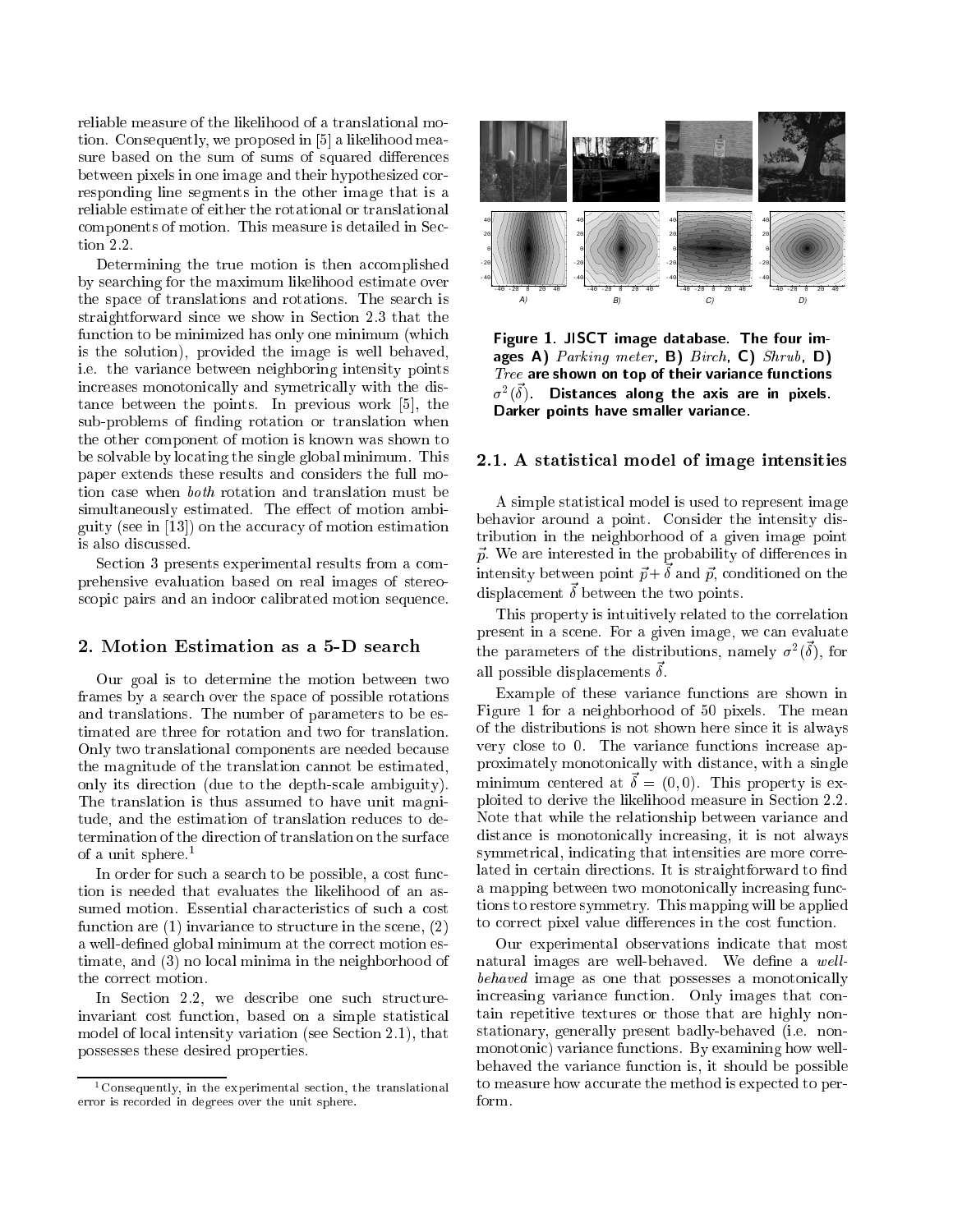

Figure 2. Basic geometry for known rotation. For a given  $I_A(\vec{p})$ , its unknown corresponding point  $I_B(\vec{p}_z)$  is on the line joining  $I_B(\vec{p}_{\infty})$  and the FOE.

### 2.2. A Depth-invariant cost function

We wish to evaluate the likelihood of a motion, composed of a rotational and a translational component, to be the true motion of the camera. As shown in Figure 2, for a given point  $I_A(\vec{p})$  in image A and a camera motion, we can compute the matching point  $I_B(\vec{p}_{\infty})$  (the zero*disparity* point) in image  $B$  that corresponds to infinite depth, as well as the focus of expansion (FOE). The point  $I_B(\vec{p}_{\infty})$  is related to the rotational component of the motion while the FOE is related to the translational component.

Since we do not know the real depth z of point  $I_A(\vec{p})$ , we can only assume that the actual corresponding point  $I_B(\vec{p}_z)$  is somewhere in the neighborhood of point  $I_B(\vec{p}_{\infty})$ . In fact, it is always located on the line joining the true  $I_B(\vec{p}_{\infty})$  and the true focus of expansion.

For a given camera motion, a line segment,  $u$ , of length  $r_{max}$  is selected starting at the zero-disparity point  $I_B(\vec{p}_{\infty})$  and oriented toward the FOE. The value of  $r_{max}$  is chosen to reflect the maximum disparity expected. After selecting a number of sample intensity values  $u_i$  along the segment  $u$ , we define the error measure  $\boldsymbol{e}_u$  as

$$
e_u = \sum_{i=1}^n (u_i - I_B(\vec{p}_z))^2 = \sum_{i=1}^n (u_i - I_A(\vec{p}))^2 \qquad (1)
$$

which will be a minimum when the segment  $u$  contains  $I_B(\vec{p}_z)$ . Equation 1 can assume that  $I_B(\vec{p}_z) = I_A(\vec{p})$ since these points correspond and therefore should have the same intensity value. To get a global estimate of the likelihood of a motion, we select a number of points  $I_A(\vec{p}_i)$  and compute the sum

$$
S=\sum e_{q_{i}}
$$

of the individual line segment errors  $e_{q_i}$  corresponding to each of these points.

The next section will show how this cost function satisfies the requirement enumerated in Section 2. It is expected that for well-behaved images, this cost function will exhibit a single minimum at the true camera motion and that a simple search based on gradient descent will be sufficient to find it.

### 2.3. Convergence and smoothness properties

In order to successfully search over the motion space, the cost function must have a well-defined global minimum and few, if any, local minima. Section 2.3.1 shows that for a known rotation, the translational search space features only a single global minimum, assuming monotonic and symmetrical image intensity variances. The converse is also demonstrated, that is searching for rotation with known translation.

The preceding discussion assumed that either the translation or rotation was already known. In practice, both must be estimated. We do not have a proof of convergence for this situation and have proceeded with an experimental investigation to determine the utility of the cost function under these circumstances.

A second condition for successful search, is that the region of convergence should be large, to allow easy selection of an initial search point. This region (and the general smoothness of the function) should be derivable from the local image intensity statistics. Qualitatively, it is clear that large and frequent intensity variations do not allow a wide region of convergence (because of ambiguities) while low frequency variations allow for much larger motions.

#### 2.3.1.1. Existence of a single minimum minimum minimum minimum minimum minimum minimum minimum minimum minimum

In this section we show that for well-behaved images, a single minimum of the error measure  $e_u$  of Equation 1 is observed when a segment u contains  $I_B(\vec{p}_z)$  and joins the true zero-disparity point and the true FOE. Since by definition a well-behaved variance function always features a global minimum at  $(0, 0)$ , this condition is enough to ensure that the likelihood function possesses a unique minimum. This is demonstrated next.

Consider a segment u in the neighborhood of  $\vec{p}_z$ , starting at  $\vec{p}_{\infty}$ , and containing n sample intensities as depicted in Figure 3A. Then we can assume that each sample behaves like a random variable  $u_i$  with distribution

$$
f(u_i) = G_{[I_A(\vec{p});\sigma^2(\vec{d}_{u_i})]}(u_i)
$$

where  $G_{\mu;\sigma^2}$  is an arbitrary probability distribution and  $\vec{d}_{u_i}$  is the distance  $(x, y)$  from sample  $u_i$  to position  $\vec{p}_z$ , the unknown location of the corresponding point to  $I_A(\vec{p})$ . From Equation 1, the error measure  $e_u$  is a random variable defined as

$$
e_u = \sum_{i=1}^n (u_i - I_A(\vec{p}))^2
$$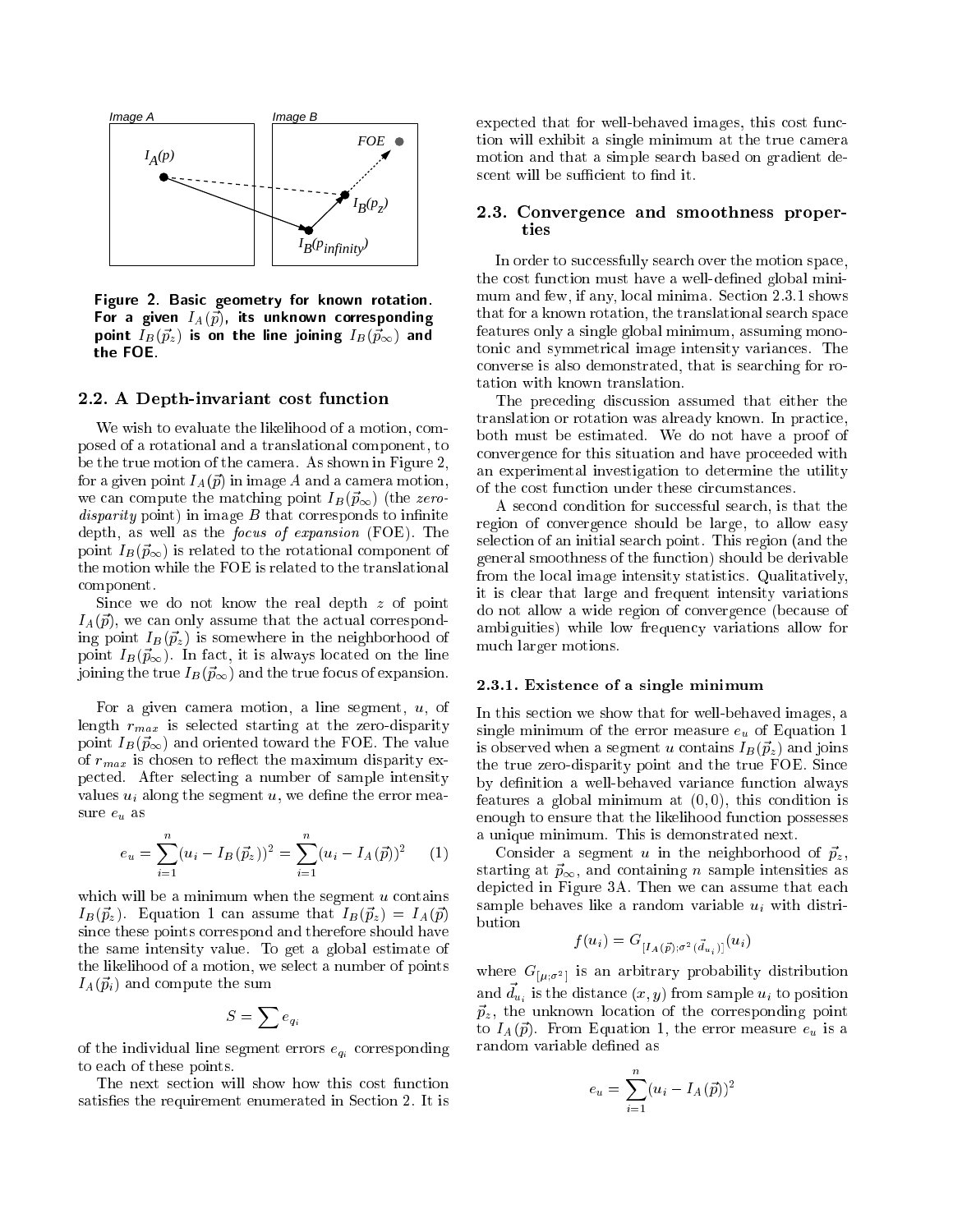

Figure 3. Error function for two segments  $u$  and v. When v is closer to  $\vec{p}_z$  then u, its expectation is smaller for a well behaved variance function. A) Unknown translation. B) Unknown rotation.

with an expectation value defined as

$$
E(e_u) = E(\sum_{i=1}^n (u_i - I_A(\vec{p}))^2) = \sum_{i=1}^n \sigma^2(\vec{d}_{u_i})
$$

Suppose we now take a second segment  $v$  starting also at  $\vec{p}_{\infty}$ , but closer to the point  $\vec{p}_{z}$ . A set of samples  $v_i$  is chosen with the same sampling  $^{\circ}$  as segment  $u$ . The error measure  $e<sub>v</sub>$  is defined as the random variable

$$
e_v = \sum_{i=1}^n (v_i - I_A(\vec{p}))^2
$$

which has an expected value

$$
E(e_v) = \sum_{i=1}^n \sigma^2(\vec{d}_{v_i})
$$

where  $\vec{d}_{v_i}$  is the distance  $(x, y)$  from sample  $v_i$  to position  $\vec{p}_z$ . We now wish to show that the expectation of  $e_v$  is always smaller then  $E(e_u)$ . First, it is straightforward to see that

$$
\|\vec{d}_{v_i}\| < \|\vec{d}_{u_i}\| \quad , \quad \forall i
$$

since v is a rotated version of u toward  $\vec{p}_z$ , except for the special pathological case where  $\vec{p}_z = \vec{p}_{\infty}$ . Second, the variance function  $\sigma^2(\vec{d})$  is assumed to be monotonically and symetrically increasing with  $\|\vec{d}\|$  from  $\vec{p}_z$ . From these two observations, we can immediately conclude that

$$
\sigma^2(\vec{d}_{v_i}) < \sigma^2(\vec{d}_{u_i}) \quad , \quad \forall i
$$

It then follows that

$$
E(e_v) = \sum_{i=1}^{n} \sigma^2(\vec{d}_{v_i}) < \sum_{i=1}^{n} \sigma^2(\vec{d}_{u_i}) = E(e_u)
$$

which shows that as we get closer to the segment containing  $I_B(\vec{p}_z)$ , the expected error value gets smaller until it reaches a minimum when the candidate FOE correspond to the true FOE. As long as the variance function is monotonic and symmetrical, this minimum is guaranteed to exist and is unique. Since this is true for any epipolar line segment, it is also true for the sum of these segments in global cost function. The same procedure is applied for rotation estimation, just by exchanging the role of the FOE and the zero-disparity point (see Figure 3B).

### 3. Experiments and Results

Results of the motion without structure method are shown here for different kinds of real images pairs and for a calibrated motion sequence. The image pairs are taken from the SRI JISCT stereo database which provide partial ground truth since the motion between frames is a horizontal translation. However, we do not exploit this knowledge during the estimation procedure, and only use it to qualitatively compare the estimated and expected motions.

Most of the motions estimated here have a small forward (or backward) component. Our experiments show that large forward translation is much easier to estimate then lateral (i.e. sideway) motion. This is caused by the infamous rotation-translation ambiguity stating that a lateral translation (i.e. little or no forward component) combined with a small camera field of view is hardy distinguishable from a rotation. Inversely, forward translation is not much affected by this ambiguity and therefore is easier to estimate.

### 3.1. Searching the solution space

A direct search of the motion space is performed by approximating the gradient and following steepest descent. The algorithm usually needs around 60 to 100 iterations to converge to the solution. Much improvement could be made to this search method, since no emphasis has yet been put on speed.

In all experiments conducted, we took care to select realistic initial estimates, i.e. as far as possible from the solution while taking into account the convergence constraint derived from the image texture. It is important to note that in most practical situations of motion tracking, the motion parameters from the previous frame can be used as an initial estimate for the next frame, taking advantage of the fact that motion tends to be similar and thus allowing faster convergence.

For all the experiments presented, only about 4% of the points of the images are arbitrarily selected for likelihood estimation. The typical running time is between 30 seconds and 10 minutes on a 150 MHz Silicon Graphics workstation. The execution time can be reduced by

the case of different sampling and different lengths of u and <sup>v</sup> can also be handled in <sup>a</sup> more elaborate proof.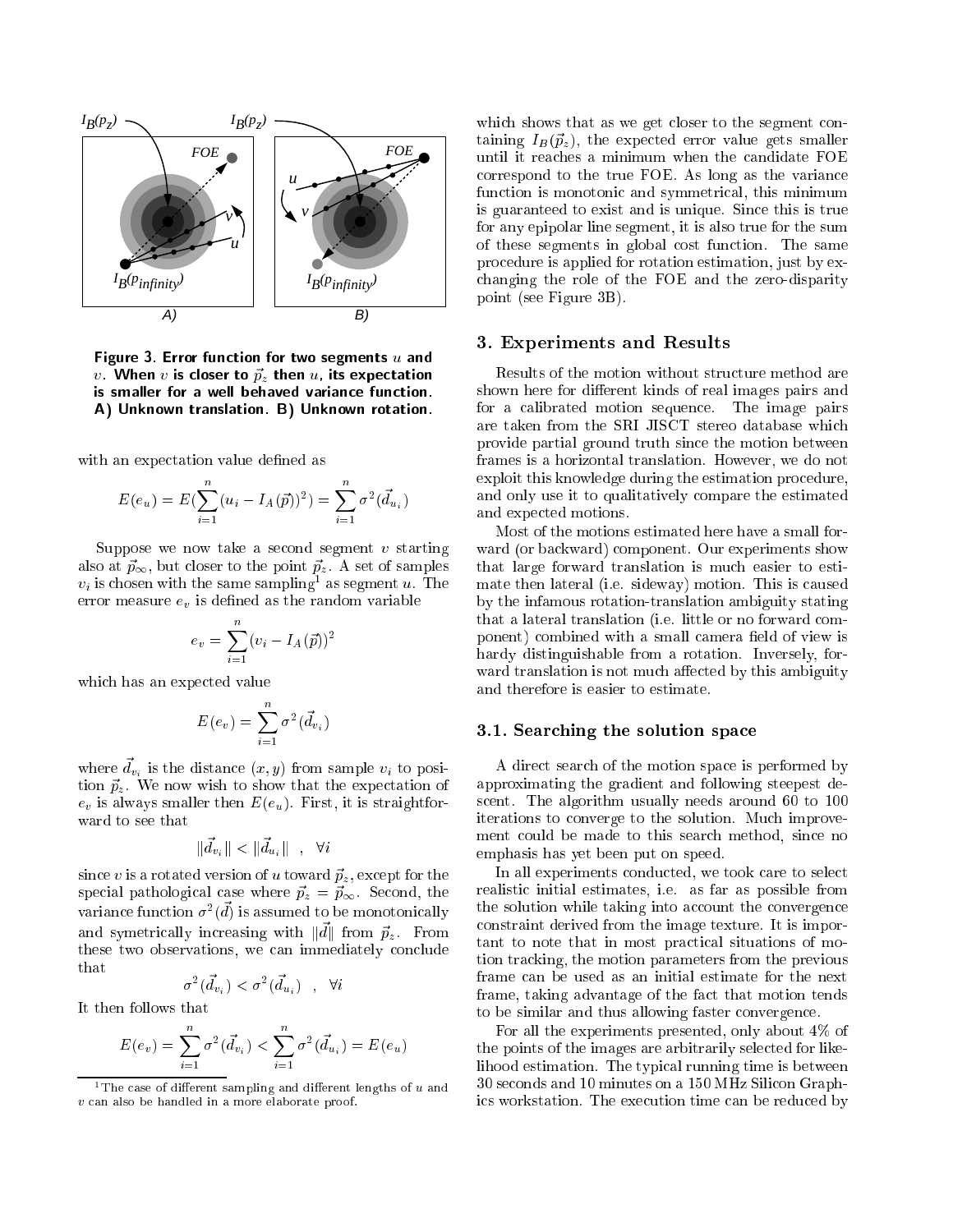

Figure 4. The  $Pentagon$  image pair. The solution is superimposed over the images as a grid of selected points with their corresponding epipolar segments. The epipolar line segments are approximately horizontal, indicating good alignment.

selecting a smaller number of points, at the expense of less accuracy in the motion estimate.

# 3.2. JISCT image pairs

The **Pentagon** image pair has a very well-behaved local intensity statistic. The image pair is very well aligned so that the motion between frames is purely due to horizontal translation. However, the magnitude of the translation is small, on average less then 2 pixels, which would usually make accurate estimation of the translation difficult.

The results are illustrated in Figure 4. The initial translation was 35 from the correct translation on the unit sphere, while the initial rotation was set to  $10^{\circ}$ around an arbitrary axis. The rotation obtained is 0:17 , corresponding to a maximum of 0:4 pixels error anywhere in the image. The true rotation is 0 . The translation obtained is  $(-0.994, -0.102, 0.035)$ , which correspond to a **b** error. While at first sight this appears large, we note that this is well within the accuracy of other two-frame algorithms [9, 15] and that, within the image, this error correspond to a maximum displacement of 0.3 pixel. The expected translation is  $(-1, 0, 0).$ 

The results for the Tree image pair, which also exhibits a pure horizontal translation, are illustrated in Figure 5.

The initial motion estimate is a translation oriented 35 from the horizontal on the unit sphere and the initial rotation estimate is 5 , corresponding to an image displacement of up to 12 pixels. The estimated translation is (0:996; 0:0765; 0:0485), which is 5:4 from the true horizontal motion of  $(-1, 0, 0)$ . The estimated rotation is 0.4 which is believed to accurately reliect a slight vergence effect of the camera that can be manually observed.



Figure 5. The  $Tree$  The estimated motion is superimposed over the images as a grid of points and their corresponding epipolar segments. The motion is approximately horizontal.



Figure 6. The  $Shrub$ . The recovered motion (approximately horizontal translation), superimposed on the right image.

The third example, the Shrub, also features only a horizontal translation. However, this type of imagery is usually difficult to analyze because of the ambiguous textures presented by the brick wall and the bushes. The results are illustrated in Figure 6. The initial motion estimate has a translation at 35 from the horizontal and a rotation of 5 . The estimated translation is  $(-0.9992, 0.0369, 0.00836)$  which correspond to a 2.2<sup>o</sup> error, for an expected translation of  $(-1, 0, 0)$ . The estimated rotation is 0:1 which correspond to an image displacement of maximum 0:2 pixels.

### 3.3. The PUMA sequence

The motion without structure algorithm was tested on a Puma calibrated motion sequence, courtesy of the University of Massachusetts and shown in Figure 7. The rotation between each frame is approximately 4 around an axis parallel to the optical axis of the camera and located at  $(0.909, 0.416, -0.005)$  feet from the optical center of the camera.

We performed the motion analysis using only two successive frames at a time. The initial estimates for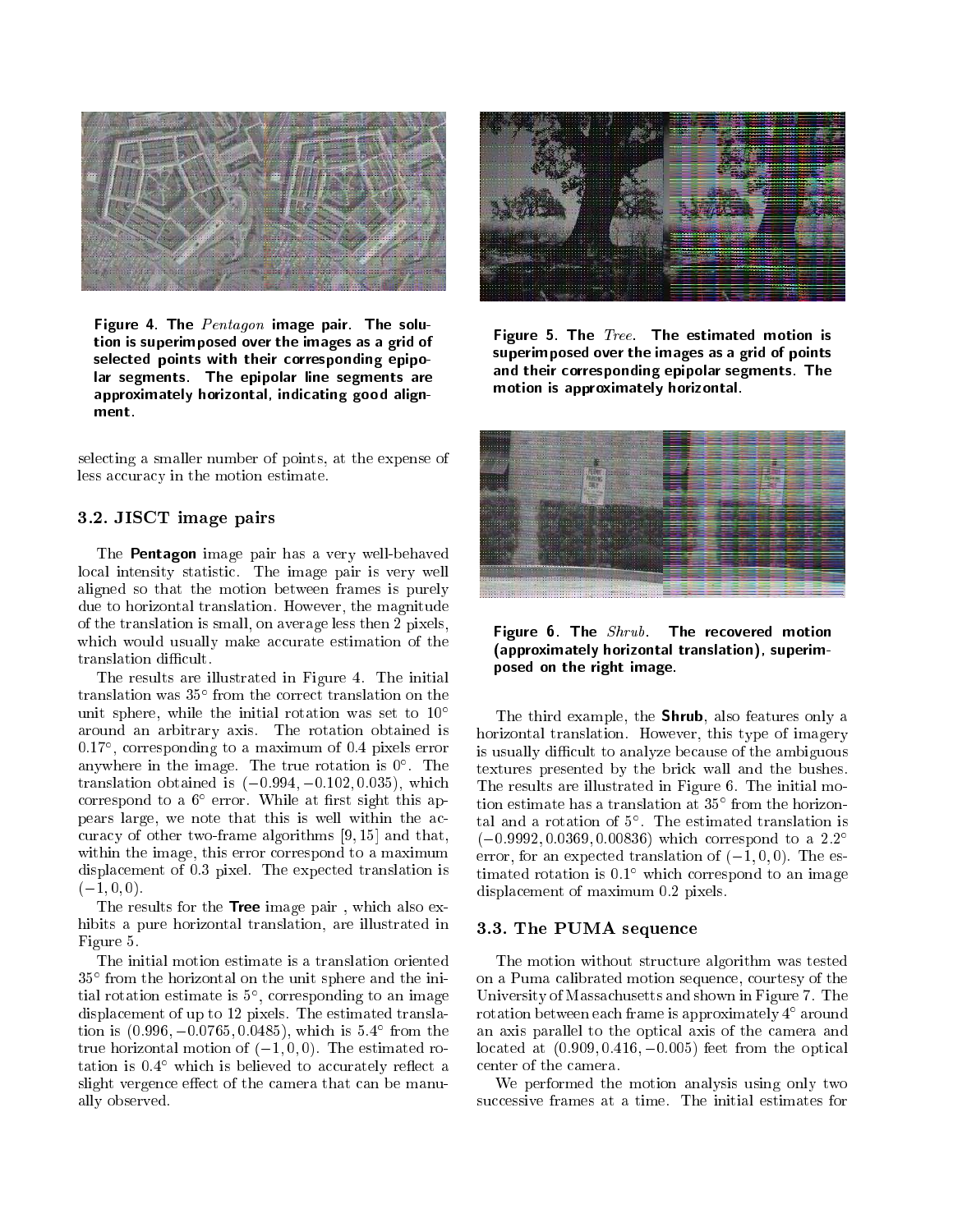

Figure 7. The  $Puma$  image sequence, frames 1,4,7,10,13. The camera is at the end of a Puma robot arm rotating around its elbow in increments of  $4$  .



Figure 8.  $Puma$  sequence. On the left, the magnitude of rotation is shown along with the average angle (dashed line) and true calibration angle (solid line). On the right, the axis of rotation on a  $\mu$ atte $n$ ea unit sphere, shown with  $(0^-,0^-)$  as the true axis of rotation.

the motion are always at least 5 foll around an arbitrary axis for rotation, and at least 35 o for direction of translation. The rotation angle and axis estimates are shown in Figure 8. The rotation axis is estimated with an average of 13 error, while the rotation angle is estimated with an accuracy of 0:2 , which corresponds to a maximum image displacement of around 0.5 pixels. The results for translation are illustrated in Figure 9. When compared with calibration data, it appears that the estimated translations (thick line) are accurate and well within the calibration accuracy.

Since the calibration information is only available for the first 15 frames, the missing information was extrapolated whenever possible without affecting the reliability of the calibration. The fact that this motion analysis method does not require any a priori information like feature point correspondence while providing excellent accuracy confirms the usefulness and convenience of the "motion without structure" approach.

### 3.4. Noise sensitivity

The evaluation function for any hypothesized motion does not rely on image gradients, and consists of accumulating large amount of intensity difference information. We therefore expect this measure to be very robust to noise.



Figure 9.  $Puma$  sequence. Estimated (thick line) and calibrated (thin line) translations shown on the  $\text{flattened}$  unit sphere.



Figure 10. Image degraded by uniform noise. "s" is the standard deviation of the noise.

As a simple test for noise sensitivity, we degraded the first two images of the  $Puma$  sequence using uniform noise in the range  $\pm 10$  up to  $\pm 100$ , which corresponds to standard deviations ranging from 5.7 to 57.7 (see Figure 10). We computed the motion between the two frames 17 times at selected noise levels and observed the distribution of rotation angles recovered. In Figure 11, these angles are shown along with ellipses whose heights are the standard deviations of rotation angles at particular noise levels. These standard deviations range from 0.01 to 0.1 degree. The relationship between the image noise level and the observed rotation angle error is approximately linear, implying that image noise has to double to result in doubling the error on the estimated rotation angle.

These results clearly indicate that the algorithm is very resistant to noise<sup>-</sup>.

<sup>2</sup>This is for uncorrelated noise. For correlated noise (e.g. <sup>a</sup>